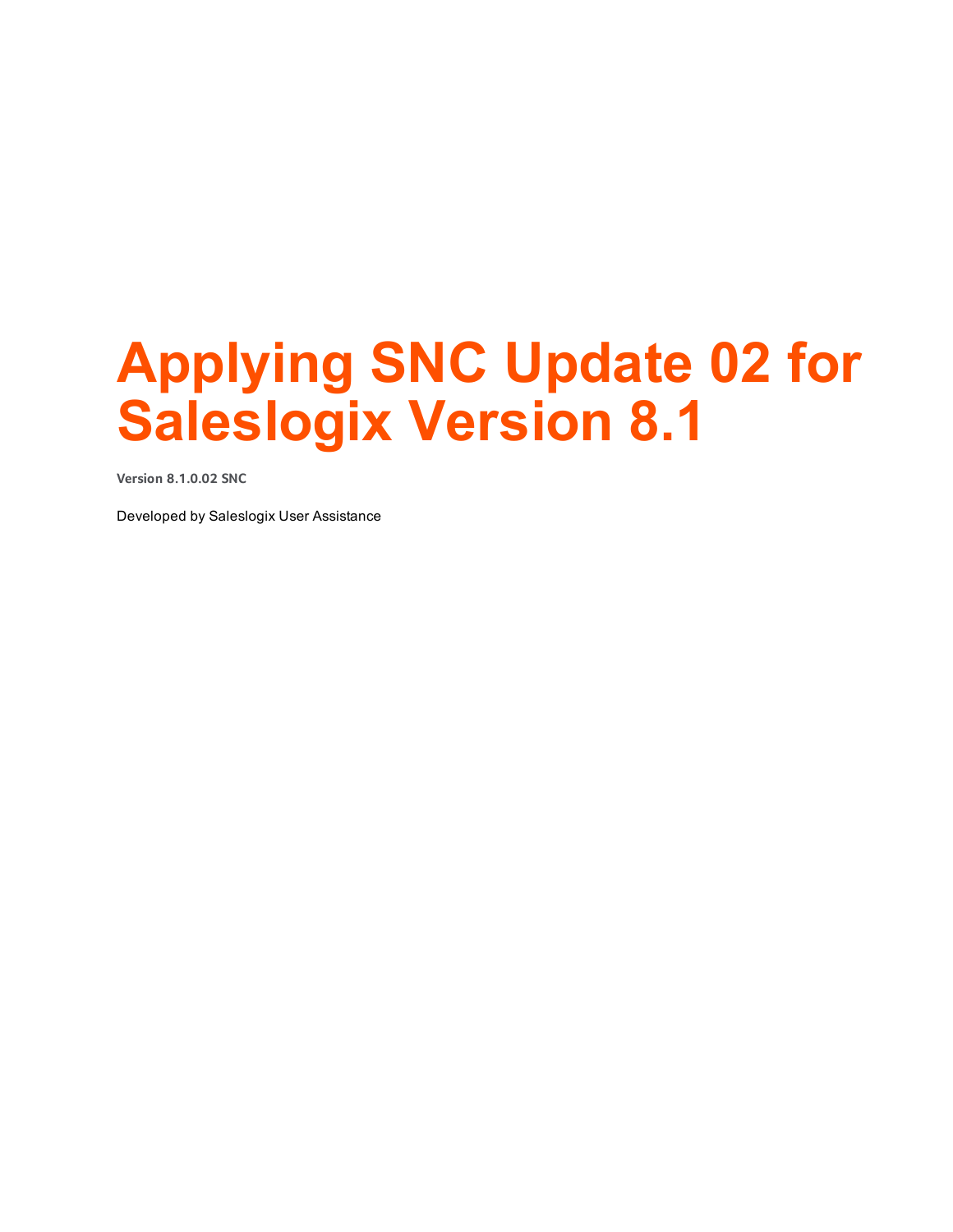## **Applying SNC Update 02 for Saleslogix v8.1**

| This documentation was developed by Saleslogix User Assistance. For content revisions,<br>questions, or comments, contact the Saleslogix writers at saleslogix techpubs@swiftpage.com.                                                                                                                                                                                                                                                                                                                                                                                                                                                                                                                                                                           |
|------------------------------------------------------------------------------------------------------------------------------------------------------------------------------------------------------------------------------------------------------------------------------------------------------------------------------------------------------------------------------------------------------------------------------------------------------------------------------------------------------------------------------------------------------------------------------------------------------------------------------------------------------------------------------------------------------------------------------------------------------------------|
| Saleslogix<br>8800 North Gainey Center Drive, Suite 200<br>Scottsdale, AZ 85258<br><b>USA</b>                                                                                                                                                                                                                                                                                                                                                                                                                                                                                                                                                                                                                                                                    |
| Version 8.1.0.02 SNC<br>2014                                                                                                                                                                                                                                                                                                                                                                                                                                                                                                                                                                                                                                                                                                                                     |
| Copyright © 1997-2014, SalesLogix N.A, LLC. All rights reserved                                                                                                                                                                                                                                                                                                                                                                                                                                                                                                                                                                                                                                                                                                  |
| This product and related documentation are protected by copyright and are distributed under<br>licenses restricting their use, copying, distribution, and decompilation. No part of this product or<br>related documentation may be reproduced in any form by any means without prior written<br>authorization of Saleslogix and its licensors, if any.                                                                                                                                                                                                                                                                                                                                                                                                          |
| Swiftpage, Act!, SalesLogix, and the Swiftpage product and service names mentioned herein are<br>registered trademarks or trademarks of Swiftpage ACT! LLC, or its affiliated entities. All other<br>trademarks are property of their respective owners.                                                                                                                                                                                                                                                                                                                                                                                                                                                                                                         |
| Saleslogix has thoroughly reviewed this manual. All statements, technical information, and<br>recommendations in this manual and in any guides or related documents are believed reliable, but<br>the accuracy and completeness thereof are not guaranteed or warranted, and they are not<br>intended to be, nor should they be understood to be, representations or warranties concerning the<br>products described. Saleslogix assumes no responsibility or liability for errors or inaccuracies with<br>respect to this publication or usage of information. Further, Saleslogix reserves the right to make<br>changes to the information described in this manual at any time without notice and without<br>obligation to notify any person of such changes. |
| Technical Support is available to Saleslogix customers with support contracts directly from<br>Swiftpage, and to Certified Business Partners. Calls are answered during business hours, Monday<br>through Friday, excluding holidays.                                                                                                                                                                                                                                                                                                                                                                                                                                                                                                                            |
| Partners with a valid technical support contract and a Web access code can request technical<br>support electronically on the Partner Support Portal Web site: www.saleslogix.com/partners.                                                                                                                                                                                                                                                                                                                                                                                                                                                                                                                                                                      |
| Customers with a valid technical support contract and a Web access code can request technical<br>support electronically on the Customer Support Portal Web site: www.saleslogix.com/customers.                                                                                                                                                                                                                                                                                                                                                                                                                                                                                                                                                                   |
| Revisions to this book are available through both Portal Web sites. Check regularly for current<br>Saleslogix product documentation.                                                                                                                                                                                                                                                                                                                                                                                                                                                                                                                                                                                                                             |
|                                                                                                                                                                                                                                                                                                                                                                                                                                                                                                                                                                                                                                                                                                                                                                  |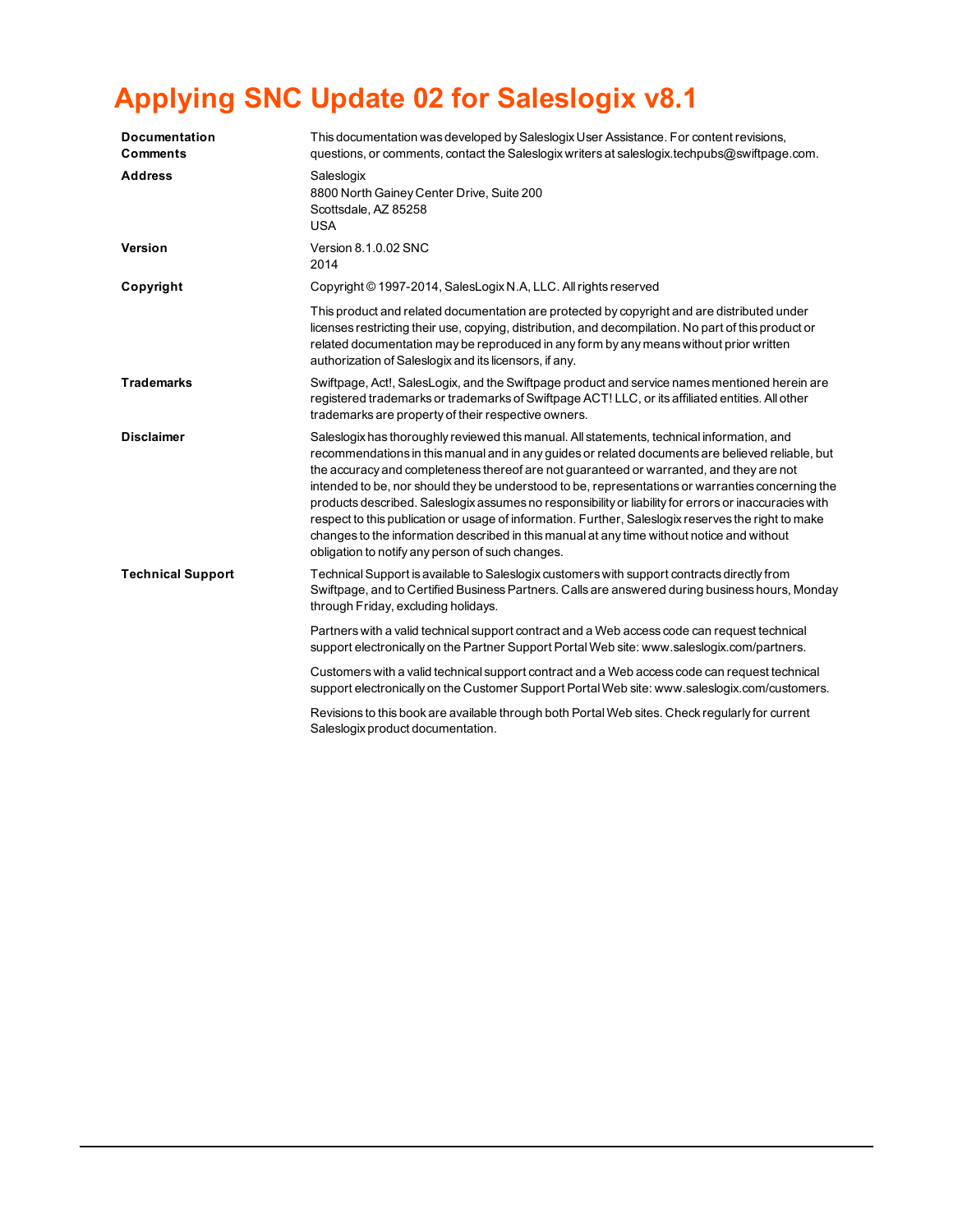## **Applying SNC Update 02 for Saleslogix Version 8.1**

This document describes SNC Update 02 for Saleslogix version 8.1. SNC Updates provide modifications to pieces of Saleslogix such as the Provider, SLXServer, Admin, Architect, Saleslogix Client, SpeedSearch, Sync Server, Sync Client, and so forth. Applying these updates may also be required for Web environments when the fix is for the Provider, SLXServer, or SpeedSearch.



- This update adds support for Saleslogix v8.1 to run against an Oracle database.
- If your implementation includes Outlook sync or Saleslogix Mobile, you will also need to install 8.1 Web Core Update 02.

## **Prerequisites**

The following Saleslogix software must be installed before installing this update:

• Saleslogix version 8.1



Do not install SNC Update 02 for Saleslogix 8.1 on any other Saleslogix version.

## **Implementing Saleslogix version 8.1 on an Oracle Database**

SNC Update 02 for Saleslogix Version 8.1 adds functionality to enable Saleslogix v8.1 to run on an Oracle database. These steps are only required for implementations of Saleslogix version 8.1 on an Oracle database. If your implementation uses a SQL database, skip the following steps and proceed to "Issues Fixed in This [Update"](#page-3-0) on page 2.

#### **Installing Saleslogix on Oracle for the first time**

If you are installing Saleslogix on Oracle for the first time, use the following steps.

#### **To install Saleslogix 8.1 on an Oracle database**

- 1. Install Saleslogix by following the instructions in the *SalesLogix v8.1 Implementation Guide*, including Appendix A: Creating a Database for Oracle. with the following modifications:
	- a. Do not use the Oracle.dmp files that are provided on the Saleslogix DVD. New Oracle.dmp files are available in the SLX\_v810\_Oracle\_Database.zip on the Saleslogix external Customer and Partner portals.
	- b. Ignore the steps for running the CreateOracleIndexes.sql script (Index the Database) and the CreateOracleViews.sql script (Add Database Views). These scripts are no longer necessary.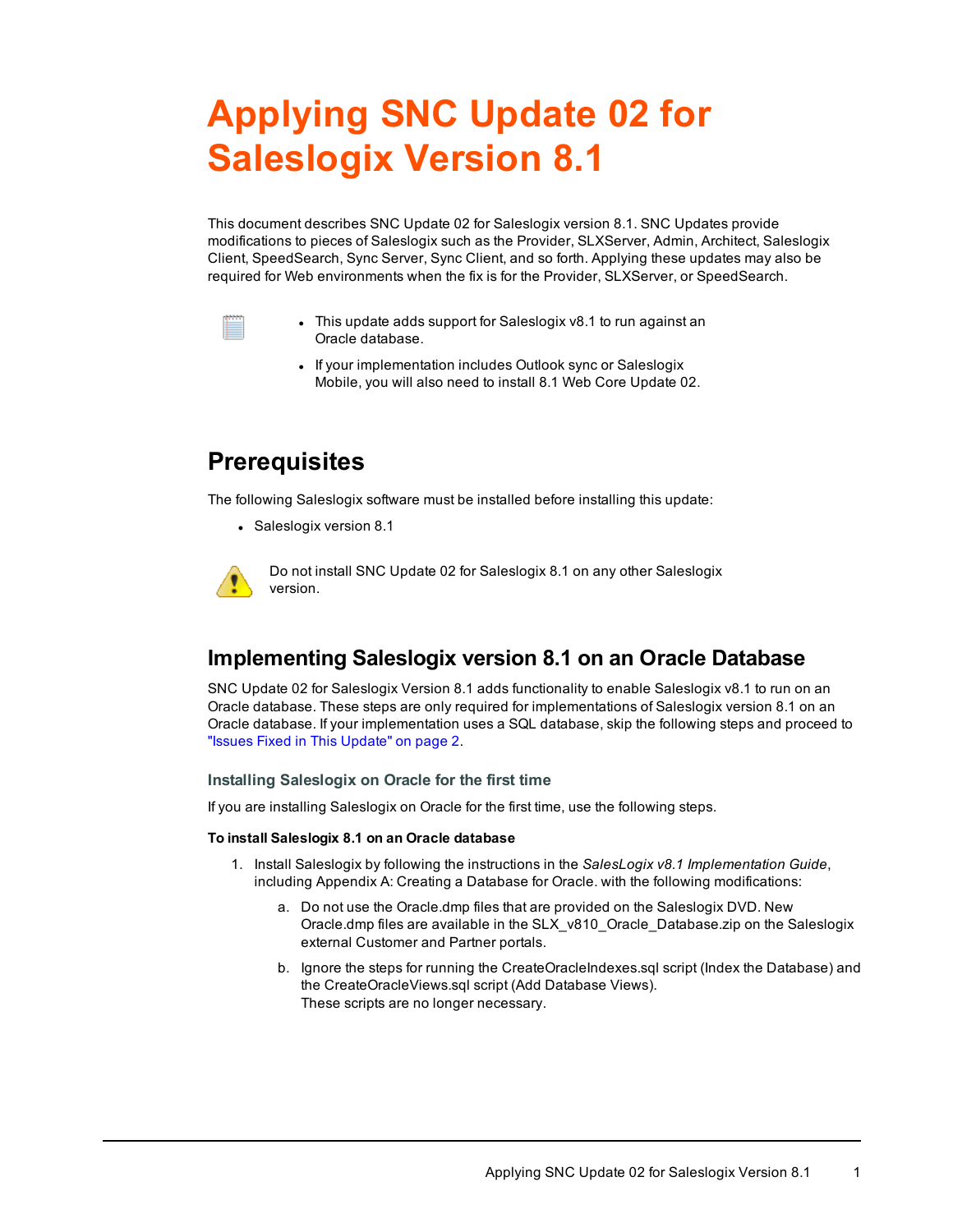- c. On the Oracle Administrator machine, run the GrantSYSDBAviews.sql. This script is necessary to allow addition of necessary views.
	- i. Open Oracle SQL \*Plus Worksheet or SQL Developer.
	- ii. On the **File** menu, click **Open**.
	- iii. Browse to the **GrantSYSDBAviews.sql** script. The script is located in the Database\Oracle folder on the Saleslogix DVD.
	- iv. To load the script into the Query section, click **Open**.
	- v. To run the script, click **Execute**.
- 2. Follow the steps in this document for installing SLXV8.1 SNC 02.

#### **Upgrading Saleslogix on Oracle**

If you are upgrading your Saleslogix on Oracle installation to Saleslogix v8.1 use the following steps.

#### **To upgrade Saleslogix to version 8.1 on an Oracle database**

- 1. Follow the instructions for upgrading your Saleslogix installation as described in the document called *Upgrading to Saleslogix v8.1*.
- 2. Apply this update following the instructions in this document.
- If you are upgrading a version of Saleslogix on Oracle, and your implementation includes or will include Outlook sync or Saleslogix Mobile, you must also install SLX v8.1 Core 02.

## <span id="page-3-0"></span>**Issues Fixed in This Update**

SNC Update 02 for Saleslogix version 8.1 addresses the following issues:

| <b>Defect</b> | <b>Description</b>                                                                                                                                                                                         |
|---------------|------------------------------------------------------------------------------------------------------------------------------------------------------------------------------------------------------------|
| 13091806      | In the Saleslogix Windows Client Opportunity list view, when a record is<br>highlighted the text changes to white.                                                                                         |
| 13093053      | OnExitControl Events do not execute in the SalesLogix Windows Client.                                                                                                                                      |
| 13093107      | Users that have the File Attachment option disabled under Function Security<br>can still attach files to Notes.                                                                                            |
| 13093442      | TEFS are not created for any records inserted or updated via an external<br>source using the SLX provider and therefore the records do not synchronize.                                                    |
| 13093639      | In the Saleslogix Windows Client Calendar, the Leader is not displayed in the<br>tool tip when hovering over a personal activity.                                                                          |
| 13093647      | In the Saleslogix Windows Client, ticket activities display encoded characters<br>in the preview.                                                                                                          |
| 13093734      | In the Saleslogix Windows Client, database changes for leads are not<br>recorded.                                                                                                                          |
| 13093739      | Logging an Outlook e-mail to history using SendSLX for multiple leads only<br>records a history record for the lead that comes first alphabetically.                                                       |
| 13093850      | The SQL statements generated for groups created in the Saleslogix Windows<br>Client Query Builder with condition operators "does contain data" or "does not<br>contain data" do not include empty strings. |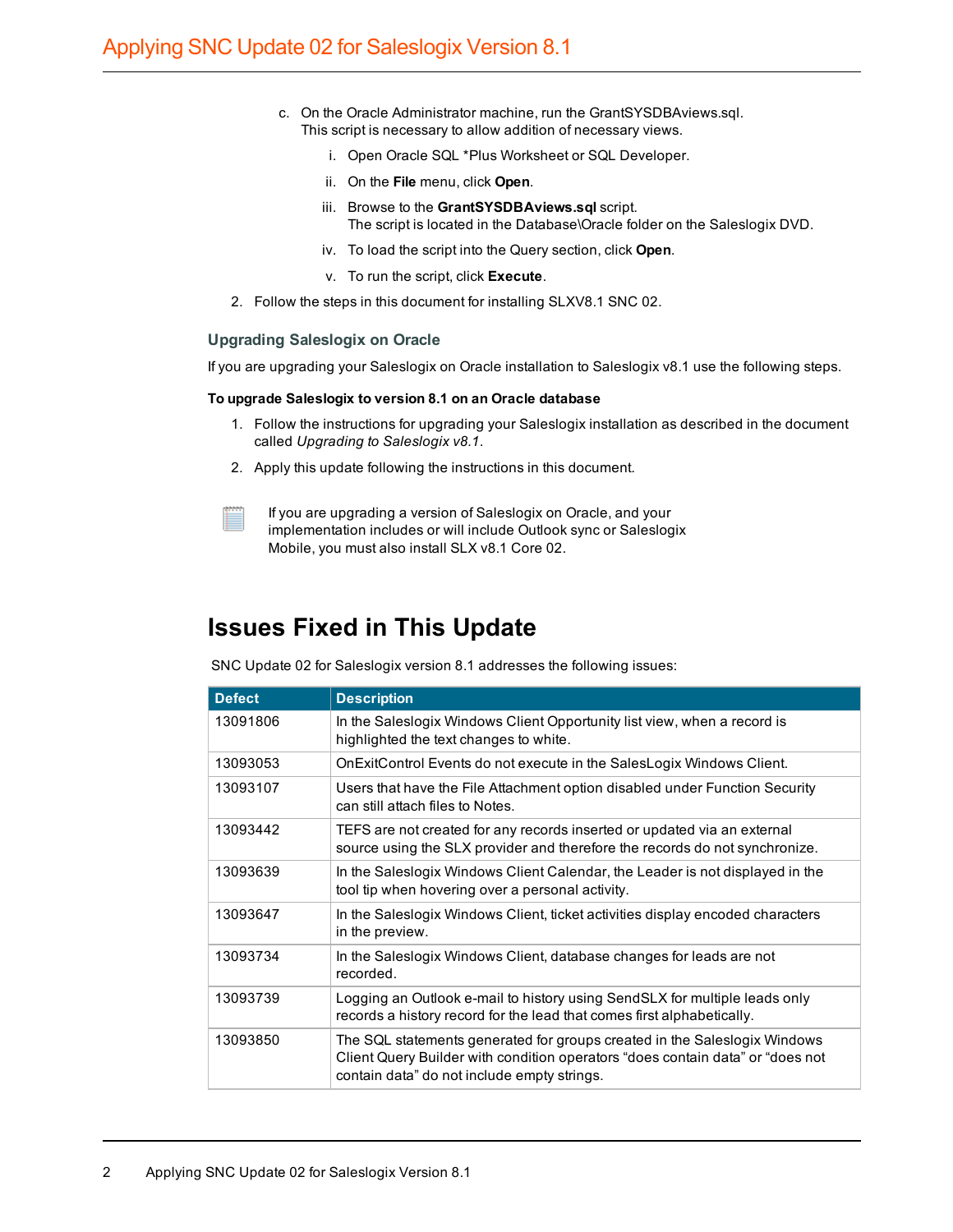| <b>Defect</b> | <b>Description</b>                                                                                                                                                                                                                                                                                         |
|---------------|------------------------------------------------------------------------------------------------------------------------------------------------------------------------------------------------------------------------------------------------------------------------------------------------------------|
| 13093914      | In the Saleslogix Windows Client when performing a mail merge on a group of<br>contacts with specific conditions the error "No value given for one or more<br>required parameters" occurs.                                                                                                                 |
| 13094079      | In the Saleslogix Windows Client new tickets marked for "Submit for<br>SpeedSearch" are not returned for any user except Admin.                                                                                                                                                                            |
| 13094154      | The Saleslogix Windows Client loses focus when inserting a ticket if other<br>applications are open.                                                                                                                                                                                                       |
| 13094373      | The Notes/History grid in the Saleslogix Windows and Web clients returns<br>queries on all Ticket, Account, Contact, Opportunity, and Lead entities no<br>matter what entity is viewed.                                                                                                                    |
| 14094606      | In the Architect Bundler, saving a bundle with a plugin that contains Cyrillic<br>characters in the name causes an error.                                                                                                                                                                                  |
| 14094813      | Deprecate Application.BasicFunctions.GetGroupSQL() from reports and<br>replace with Application.BasicFunctions.GetGroupSQLEx() that includes group<br>parameter information.                                                                                                                               |
| 14094815      | Update System to use Application.BasicFunctions.GetGroupSQLEx() for<br>reports.                                                                                                                                                                                                                            |
| 14094816      | Deprecate Application.BasicFunctions.GetGroupSQLInfo() from reports and<br>replace with Application.BasicFunctions.GetGroupSQLInfoEx() that includes<br>group parameter information.                                                                                                                       |
| 14094819      | Modify the Address Labels Count button and group SQL failsafe logic to<br>handle group parameters.                                                                                                                                                                                                         |
| 14094820      | Modify the Mail Merge Count button logic to handle group parameters.                                                                                                                                                                                                                                       |
| 14094821      | Modify Opportunity: SLX OnOpen Opportunity Statistics Report to handle<br>scenarios where a group includes parameters.                                                                                                                                                                                     |
| 14094888      | In a Saleslogix Windows Client with UK regional settings, groups with date<br>conditions return incorrect results.                                                                                                                                                                                         |
| 14094892      | In the Architect, LookupEdit controls using the LookupRestrictOperator IN do<br>not return results.                                                                                                                                                                                                        |
| 14094896      | Reports based on groups that use an IN condition for a Unicode field in the<br>group creates parameters for any values in the IN clause, but do not generate<br>the corresponding Crystal parameters. This causes the<br>RecordSelectionFormula to include parameter names that have not been<br>replaced. |
| 14094901      | Deleting a custom picklist from the Saleslogix Administrator or Architect causes<br>the error "List index out of bounds (-1)".                                                                                                                                                                             |
| 14094903      | Running a report using a group that includes an IN clause with numeric values<br>causes the error "A numbered range is required here".                                                                                                                                                                     |
| 14094930      | There is no warning that there may be undesirable results in Report Manager<br>when adding more than one group condition that requires the creation of a<br>Crystal CommandTable.                                                                                                                          |
| 14094968      | The Contact: Web-Enabled Contacts group fails to load.                                                                                                                                                                                                                                                     |
| 14094981      | In the Saleslogix Windows Client, if a report is created using a group condition<br>where "equal to" is set to an empty string, then the error "The types of the<br>parameter field and parameter field default values are not compatible"<br>displays.                                                    |
| 14095021      | Formatting on a DateTimeEdit picklist is incorrect after upgrading to v8.0 if the                                                                                                                                                                                                                          |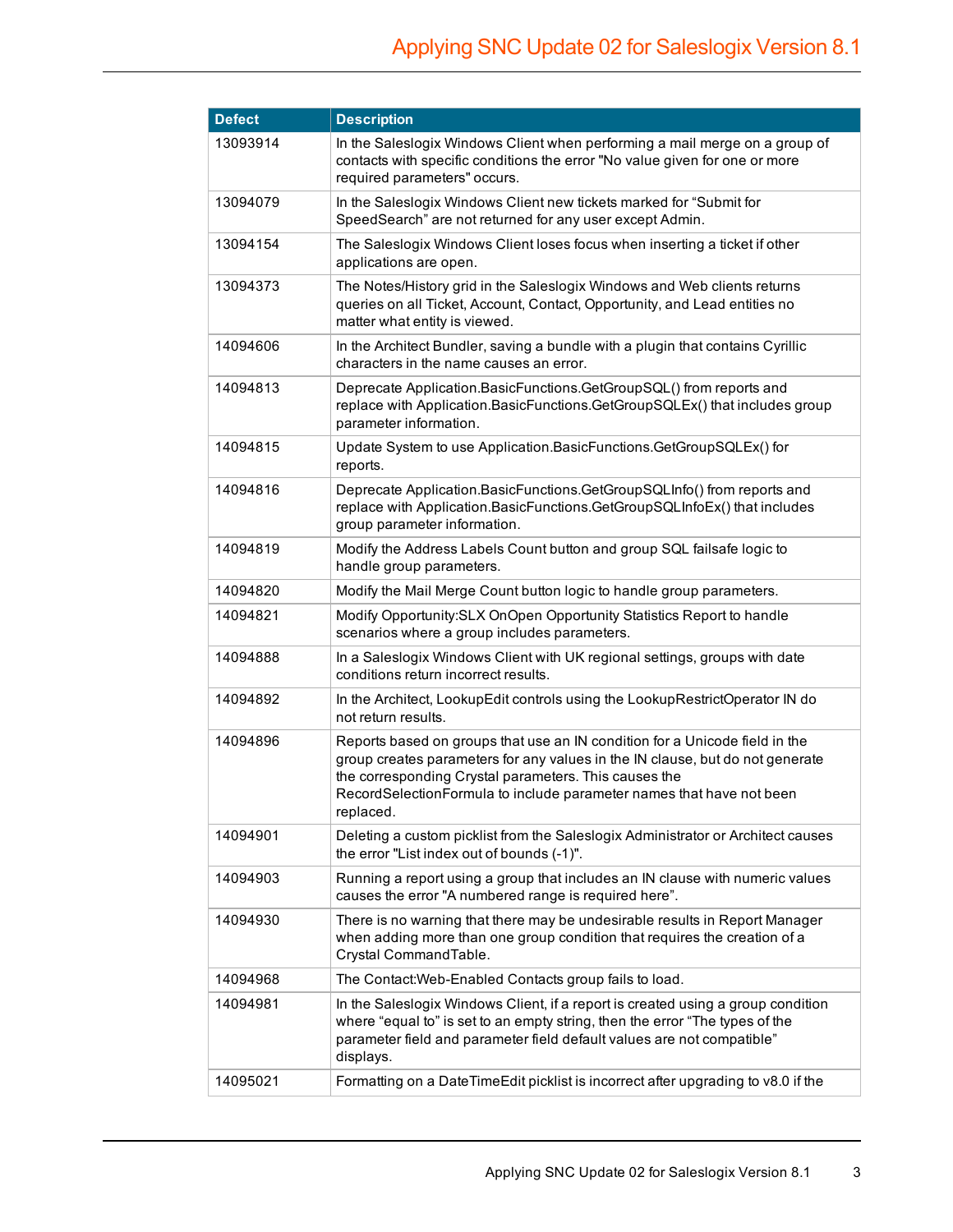| <b>Defect</b> | <b>Description</b>                                                                                                                                                                                                                                                              |
|---------------|---------------------------------------------------------------------------------------------------------------------------------------------------------------------------------------------------------------------------------------------------------------------------------|
|               | ReadOnly property is set.                                                                                                                                                                                                                                                       |
| 14095025      | The security wrapper does not work if you use the OR operator in group<br>conditions.                                                                                                                                                                                           |
| 14095049      | Copying a group with :Date, :Time, :UserID, :Now, or :OwnerID parameter does<br>not carry over the parameters to the copied group correctly. The copied group<br>no longer includes the parameters. Instead it includes the values that were<br>used to replace the parameters. |
| 14095050      | The : Time parameter is incompatible with Crystal Reports, beause it expects<br>the database field to be a TIME field and Saleslogix uses DateTime only.                                                                                                                        |
| 14095051      | Report conditions that use the :Date and :Time parameters are not converted to<br>ISO format, which prevents UTC conversion.                                                                                                                                                    |
| 14095075      | In a localized environment on an Oracle database, the :Database Connections<br>option in Speed Search Service Configuration Manager is disabled after<br>clicking the Refresh Connection List button.                                                                           |
| 14095114      | Groups that include an IN clause of string values that contain Unicode fail.                                                                                                                                                                                                    |
| 14095152      | SpeedSearch causes the error "GetIndexFolderSize Error: Access violation at<br>address 00405343 in module 'SLXSearchService.exe' to display.                                                                                                                                    |
| 14095168      | Enable Oracle support.                                                                                                                                                                                                                                                          |
| 14095173      | If the connection to the shared MSG location is interrupted, Saleslogix does not<br>retrieve the MSG files when the connection is restored. Saleslogix must be<br>closed and then reopened.                                                                                     |
| 14095220      | The SLX OLEDB provider should return or expose the real HResult instead of<br>DB_SEC_E_AUTH_FAILED when appropriate.                                                                                                                                                            |
| 14095221      | Applying the 8.0 to 8.1 upgrade bundle to an Oracle database displays the<br>error "Creating Index (index name): ORA-00972: identifier is too long".                                                                                                                            |
| 14095222      | Enhance the SQL generation to use OFFSET/FETCH for SQL Server 2012 for<br>paged queries.                                                                                                                                                                                        |
| 14095228      | The MSSQL specific NEWID() function fails for Oracle in the<br>SLXConversionUtility.                                                                                                                                                                                            |
| 14095238      | Remove Intellisync references from help.                                                                                                                                                                                                                                        |
| 14095257      | CreateOracleViews.sql and CreateOracleIndexes.sql scripts are no longer<br>required after creating an Oracle database.                                                                                                                                                          |
| 14095331      | When an activity, including recurring activities, is completed a new<br>globalsyncid should be generated in the History table.                                                                                                                                                  |
| 14095334      | In a localized environment, if Day Light Saving Time is selected and the time<br>zone is Brasilia or Santiago, the SalesLogix Administrator stops responding.                                                                                                                   |
| 14095409      | The internal class used by Saleslogix to set parameters on a report is failing to<br>set parameters.                                                                                                                                                                            |
| 14095516      | SpeedSearch error GetIndexFolderSize Error: Access violation at address<br>00405343 in module 'SLXSearchService.exe' appears in the Event log.                                                                                                                                  |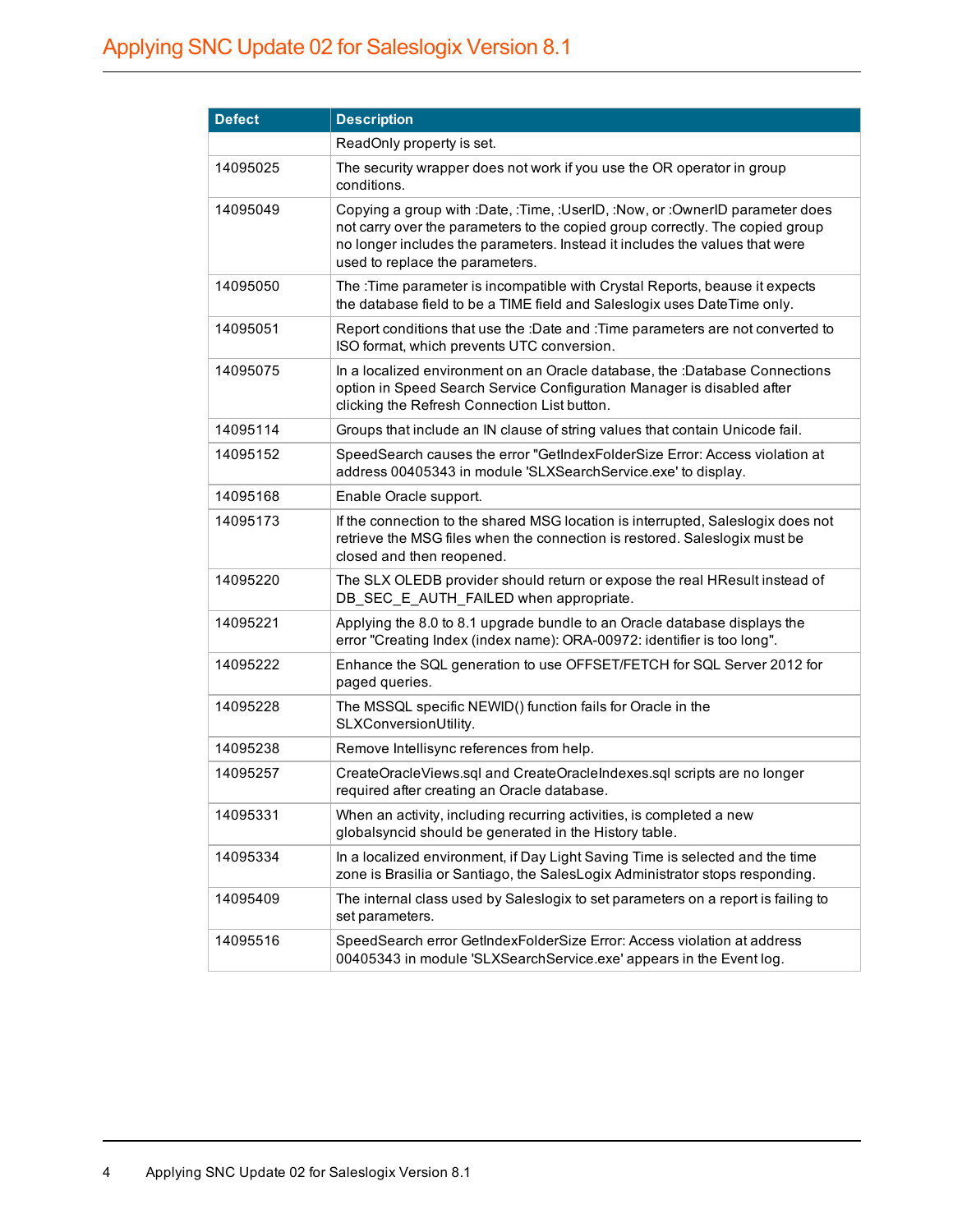## **Previously Fixed Issues**

SNC Update 02 for Saleslogix 8.1 contains fixes released in previous updates.

SNC Update 01 for Saleslogix version 8.1 addresses the following issues:

| <b>Defect</b> | <b>Description</b>                                                                                                                                                                                  |
|---------------|-----------------------------------------------------------------------------------------------------------------------------------------------------------------------------------------------------|
| 13092631      | In a Russian localized Saleslogix Windows Client, corrupted characters<br>display in the "Lookup Account" window.                                                                                   |
| 13092633      | In a Russian localized Saleslogix Windows Client, corrupted characters<br>display in the Status field of the Insert Opportunity window.                                                             |
| 13093030      | Cannot edit a tab in Administrator in a French localized environment with<br>extended characters.                                                                                                   |
| 13093056      | Enables support for Saleslogix Network Client reports.                                                                                                                                              |
| 13094034      | A "List index out of bounds" error message displays after setting up a new<br>group with specific operators and values.                                                                             |
| 13094080      | Usernames with accents do not display correctly in Architect.                                                                                                                                       |
| 13094127      | Cannot "Send as" another user when using Mail Merge in the Saleslogix<br>Windows Client.                                                                                                            |
| 13094300      | In the Saleslogix Windows Client Query Builder, duplicate values display<br>when a user selects CONTACT.TYPE in a Contact group.                                                                    |
| 13094329      | Groups created in the Saleslogix Windows Client that use Float, Currency,<br>DateTime, or Decimal parameters will give an invalid result when the group is<br>executed in the Web Client.           |
| 13094332      | Groups that have DateTime parameters are passed as locale specific<br>DateTime strings (e.g. string of '9/16/2008 10:27:00 AM') instead of as<br>DateTime parameter values or ISO DateTime strings. |
| 13094359      | In a German localized environment, SQL Statements executed in the<br>Administrator return untranslated German extended characters.                                                                  |
| 13094360      | In a localized environment, pick lists with extended characters are not inserted<br>correctly from a bundle.                                                                                        |
| 14094598      | When adding or modifying a column header in the Saleslogix Windows Client<br>accented characters to do not display correctly.                                                                       |
| 14094634      | When adding a calculated field based on specific conditions to a group layout,<br>the error "The following SData diagnosis occurred:" occurs.                                                       |
| 14094653      | In the Outlook Connection Options view, the Use Windows Authentication<br>check box label is truncated.                                                                                             |
| 14094778      | In a French or German localized environment, the Architect help does not<br>open.                                                                                                                   |
| 14094869      | When synchronizing contacts and activities to Outlook using Outlook Sync, the<br>CreateSource is set to GoogleSync instead of Outlook Sync.                                                         |
| 14094885      | Query Builder groups created with date/time as a condition display the error<br>"Error parsing within parameter" error.                                                                             |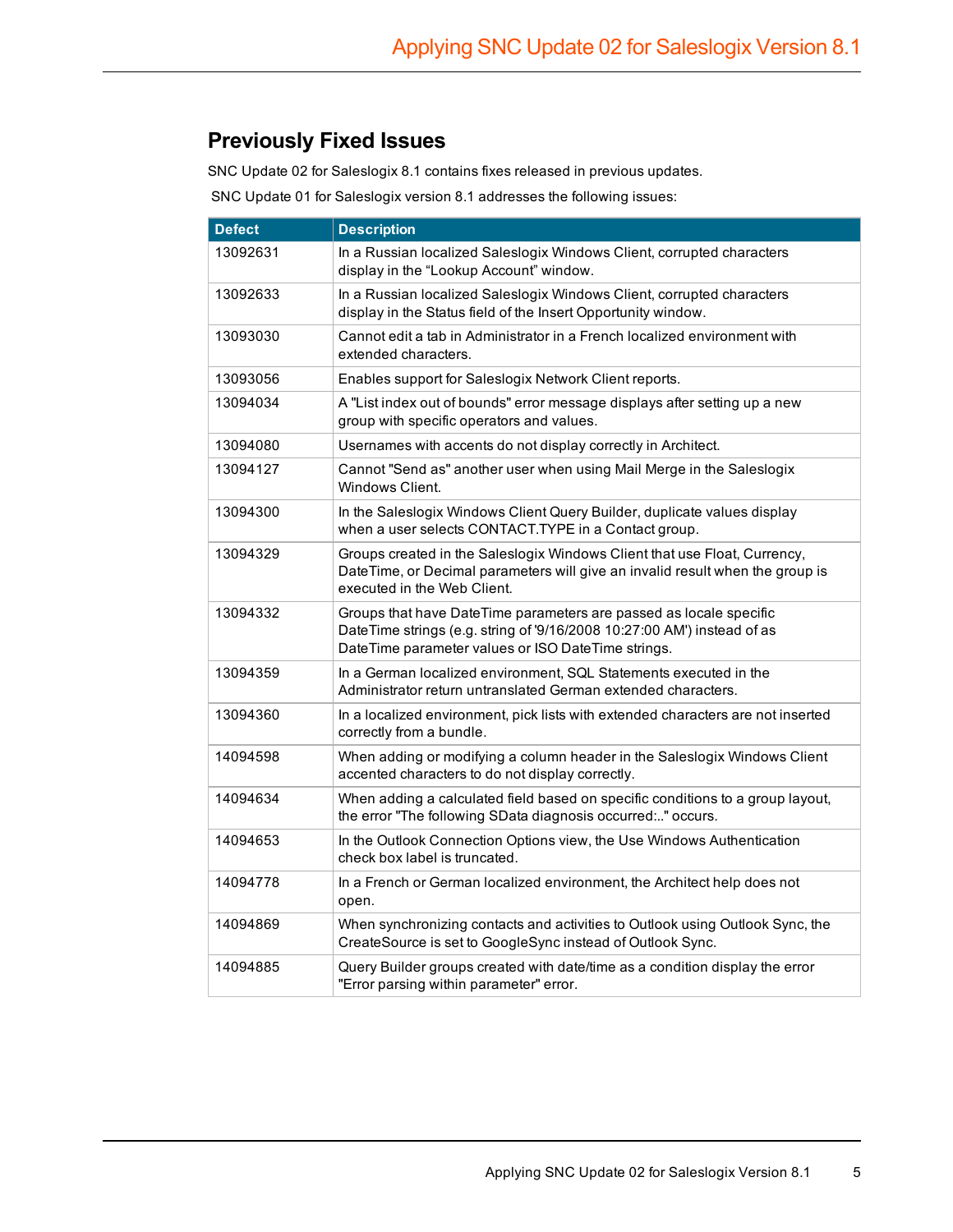## **File Information**

This update may include . pdb files which are not listed in the following table. These files are included to provide additional logging information for troubleshooting purposes.

| <b>File Name</b>                      | <b>File Contents</b>            | <b>File</b><br><b>Version</b> |
|---------------------------------------|---------------------------------|-------------------------------|
| SLX_v810_<br>SNC<br>Update_<br>02.zip | SLX_v810_SNC_Update_02.exe      |                               |
|                                       | Saleslogix v8.1.0 Update 02.sxb |                               |
| SLX_v810_<br>SNC<br>Update_<br>02.exe | Admin.chm                       |                               |
|                                       | Admin.exe                       | 8.1.0.1253                    |
|                                       | Architect.chm                   |                               |
|                                       | Architect.exe                   | 8.1.0.1253                    |
|                                       | Integrations.chm                |                               |
|                                       | SalesClient.chm                 |                               |
|                                       | SalesLogix.exe                  | 8.1.0.1253                    |
|                                       | Saleslogix.Reporting.API.dll    | 8.1.0.1154                    |
|                                       | SLXControls.ocx                 | 8.1.0.1253                    |
|                                       | SIxConversionUtility.exe        | 8.1.0.1177                    |
|                                       | SLXDBEngine.dll                 | 8.1.0.1253                    |
|                                       | SLXEventMessage.dll             | 8.1.0.1253                    |
|                                       | SLXHistorySecurityExtension.dll | 8.1.0.1253                    |
|                                       | SLXLoggingObj2.dll              | 8.1.0.1253                    |
|                                       | SLXMMEngine.dll                 | 8.1.0.1253                    |
|                                       | SLXMMGUI.dll                    | 8.1.0.1253                    |
|                                       | SLXOLEDB.dll                    | 8.1.0.1253                    |
|                                       | SLXOptions.dll                  | 8.1.0.1181                    |
|                                       | slxotl32.dll                    | 8.1.0.1253                    |
|                                       | SLXOutlookSync.chm              |                               |
|                                       | SLXPROFILING.dll                | 8.1.0.1253                    |
|                                       | SLXSearchService.exe            | 8.1.0.1253                    |
|                                       | SLXServer.exe                   | 8.1.0.1253                    |
|                                       | SIxSL.dll                       | 8.1.0.1253                    |
|                                       | SLXSpeedSearch.dll              | 8.1.0.1253                    |
|                                       | SLXSystem.dll                   | 8.1.0.1253                    |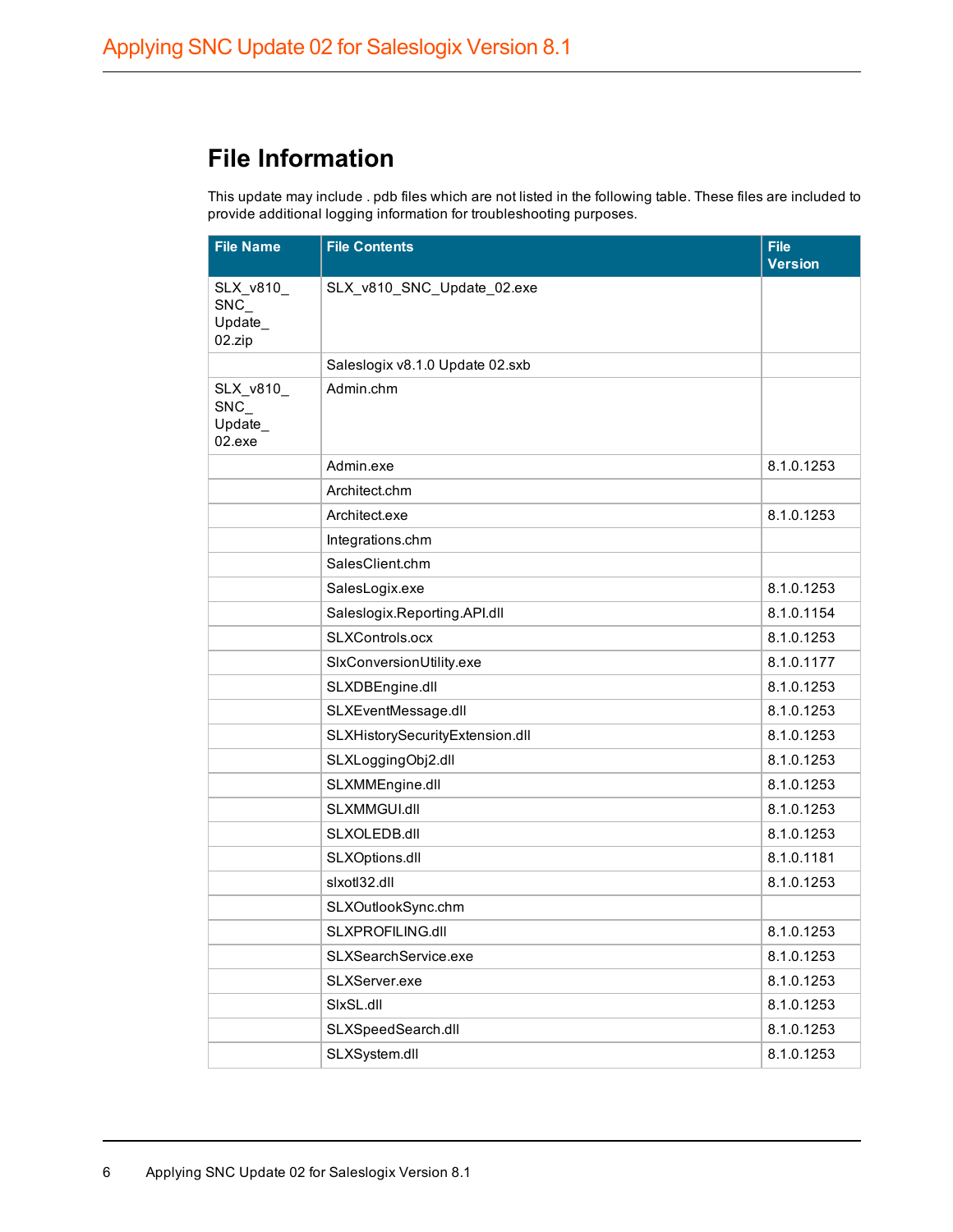## Applying SNC Update 02 for Saleslogix Version 8.1

| <b>File Name</b> | <b>File Contents</b>                                                                                                  | <b>File</b><br><b>Version</b> |
|------------------|-----------------------------------------------------------------------------------------------------------------------|-------------------------------|
|                  | SLXSystem.exe                                                                                                         | 8.1.0.1253                    |
|                  | SLXTriggers.dll                                                                                                       | 8.1.0.1253                    |
|                  | SpeedSearchConfig.exe                                                                                                 | 8.1.0.1253                    |
|                  | SyncClient.exe                                                                                                        | 8.1.0.1253                    |
| Saleslogix       | Changes to forms:                                                                                                     |                               |
| v8.1.0<br>Update | • Lead: Notes-History                                                                                                 |                               |
| $02$ .sxb        | • System : Manage Targets                                                                                             |                               |
|                  | • System: Opportunity Statistics                                                                                      |                               |
|                  | • System: SLX Report Manager View                                                                                     |                               |
|                  | • System : Update Multiple Opportunities                                                                              |                               |
|                  | Changes to Global Scripts:                                                                                            |                               |
|                  | • System: Opportunity Management                                                                                      |                               |
|                  | Changes to VBScripts:                                                                                                 |                               |
|                  | • Dashboard: Content Set Support                                                                                      |                               |
|                  | • Opportunity: SLX OnOpen Opportunity Statistics Report                                                               |                               |
|                  | • System: Notes History Common                                                                                        |                               |
|                  | System: SLX Crystal Report-                                                                                           |                               |
|                  | • System: SLX Lead Support                                                                                            |                               |
|                  | System: SLX Report Condition Builder Controller                                                                       |                               |
|                  | System: SLX Report Conditions                                                                                         |                               |
|                  | • System: SLX Report Controller                                                                                       |                               |
|                  | Creates indexes:                                                                                                      |                               |
|                  | • Index GLOBALCHANGETRACKING CHGTYPE on<br>GLOBALCHANGEDTRACKING (CHANGETYPE)                                         |                               |
|                  | UNIQUE Index DBOBJECTDEF OBJECTNAME<br>DBTYPE on DB_OBJECTDEFINITION (OBJECTNAME,<br>DATABASETYPE)                    |                               |
|                  | • UNIQUE Index GLOBALCHNAGETRACKING_COMP_<br>KEY on GLOBALCHNAGETRACKING (ENTITYID,<br>USERID, TABLENAME, CHNAGETYPE) |                               |
|                  | <b>Executes SOL</b>                                                                                                   |                               |
|                  | • DELETE FROM sysdba.SLXOLEDBPLUGINDATA                                                                               |                               |
|                  | • Exec ('DROP INDEX DBOBJECTDEFINITION<br>OBJECTNAME DBTYPE ON sysdba.DB<br>OBJECTDEFINITION')                        |                               |
|                  | • Exec('DROP INDEX GLOBALCHANGETRACKING<br><b>CHANGETYPE ON</b><br>sysdba.GLOBALCHANGETRACKING')                      |                               |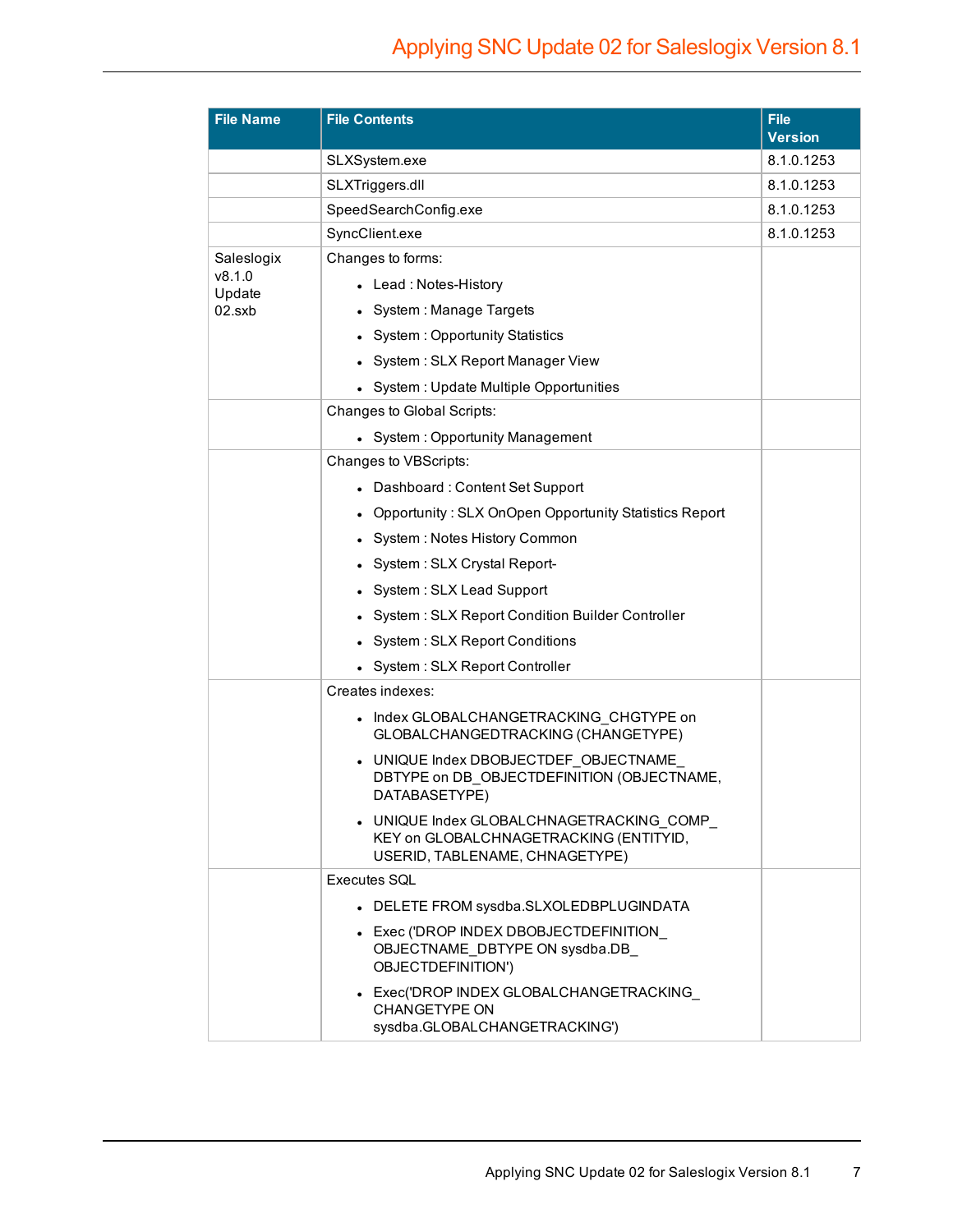| <b>File Name</b> | <b>File Contents</b>                                                                         | <b>File</b><br><b>Version</b> |
|------------------|----------------------------------------------------------------------------------------------|-------------------------------|
|                  | • Exec('DROP INDEX GLOBALCHANGETRACKING<br>COMPOSITE KEY ON<br>sysdba.GLOBALCHANGETRACKING') |                               |
|                  | Insert record:<br>• SLXOLEDBPLUGINDATA (SYST0000000B)                                        |                               |

## **Applying the Update**

Install this Update to all computers where Saleslogix is installed.

Before installing the Saleslogix v8.1.0 Update 02.sxb bundle, review the files included in the update. Back up any customized files that may be affected, or back up the whole project if there are many files. Then, apply the update bundle in one of the following ways:

- Manually merge the update items with the customized items.
- Apply the bundle (overwriting all existing items), and then manually merge the customized items.

#### **To begin the install**

- 1. Close all Saleslogix applications on the computer to which you are applying the Update.
- 2. Extract the contents of the **SLX\_v810\_SNC\_Update\_02.zip** file to a temporary folder.
- 3. Navigate to the folder where you extracted the Update files and double-click **SLX\_v810\_SNC\_ Update\_02.exe**.
- 4. Click **Next**.
- 5. On the **Welcome** screen, click **Install** to install the patch.

Automated installations can be used to install the Saleslogix Client for new users. When the automated installation is updated using this method, it contains the initial version of the Saleslogix Client and all service packs and updates applied to your system.

6. On the **Completed** screen, click **Finish**.

### **Finding Script Changes**

Changes to Saleslogix scripts, and scripts on forms, can be researched using a third-party comparison utility such as Beyond Compare or Microsoft Word. You can use the following example procedure to determine the Saleslogix script changes in this release. Then, use that information to update your custom scripts with the Saleslogix changes, or add your customizations to the Saleslogix script.

#### **To find script changes**

- 1. Apply the upgrade bundle to a test environment.
- 2. Open the original version of the script or form you want to research in the **Architect**.
- 3. Right-click the script, and then click **Select All**.
- 4. Copy and paste the information to a text editor, such as **WordPad**.
- 5. Save the script with the version number in the name.
- 6. Repeat steps 2 5 for the same plugin updated in this release.
- 7. Open the original plugin version in **Microsoft Word** (saved in step 5).